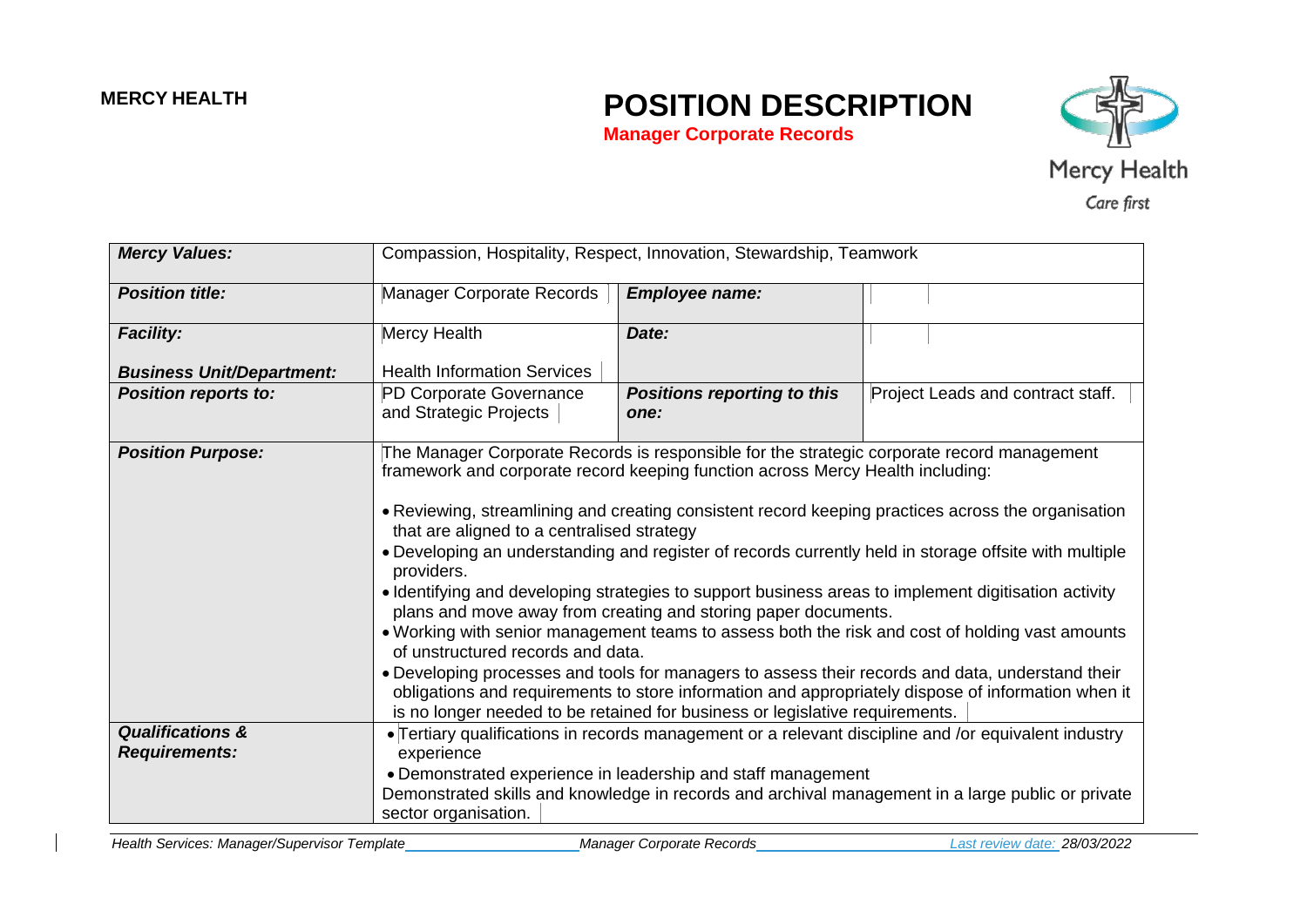| <b>Resource management:</b>    | Total staff management (FTE):<br><b>Annual Operating Expenditure:</b><br><b>Annual Capital Expenditure:</b> |  |
|--------------------------------|-------------------------------------------------------------------------------------------------------------|--|
| <b>Leadership Capability</b>   | Service Leader                                                                                              |  |
| <b>Framework Leader Level:</b> |                                                                                                             |  |

| <b>Mandatory Competencies and Requirements</b> |                                                                                                                                               |  |
|------------------------------------------------|-----------------------------------------------------------------------------------------------------------------------------------------------|--|
|                                                | Comply with all mandatory organisational competencies (annual completion required)                                                            |  |
|                                                | Act professionally and in accordance with the Mercy Health Code of Conduct (All Employees) and the Code of Conduct for<br>Children (VIC only) |  |
|                                                | Participate in annual performance development review (PDR) process (where applicable)                                                         |  |
|                                                | <b>Recruitment &amp; Selection Training</b>                                                                                                   |  |

| <b>Personal Competencies</b> |                                                                                  |  |
|------------------------------|----------------------------------------------------------------------------------|--|
|                              | Commitment to the Mercy values                                                   |  |
|                              | Demonstrated ability to build relationships with people at all levels            |  |
|                              | Ability to manage and work as part of a team                                     |  |
|                              | Capacity for constructive self-reflection and learning from actions and feedback |  |
|                              | Highly developed leadership skills                                               |  |

| <b>Job Competencies</b>                                                                                                                |
|----------------------------------------------------------------------------------------------------------------------------------------|
| Comply with the requirements of the annual organisational mandatory and role related competencies                                      |
| Demonstrates values and behaviours aligning with the applicable leader level in the Leadership Capability Framework                    |
| Extensive experience in managing corporate records and developing and implementing innovative solutions.                               |
| Experience at building and managing high performing teams and working across a large and diverse organisation.                         |
| Experience in developing and implementing data and record management framework.                                                        |
| Excellent stakeholder management skills and demonstrated ability in negotiating with and influencing a broad range of<br>stakeholders. |
| Strong knowledge of retention guidelines and relevant records and information management technology applications.                      |
| Demonstrated ability to build relationships at a senior level across an organisation with various entrenched practices.                |
|                                                                                                                                        |

• Proficiency in computer applications including Microsoft Office suite and records management software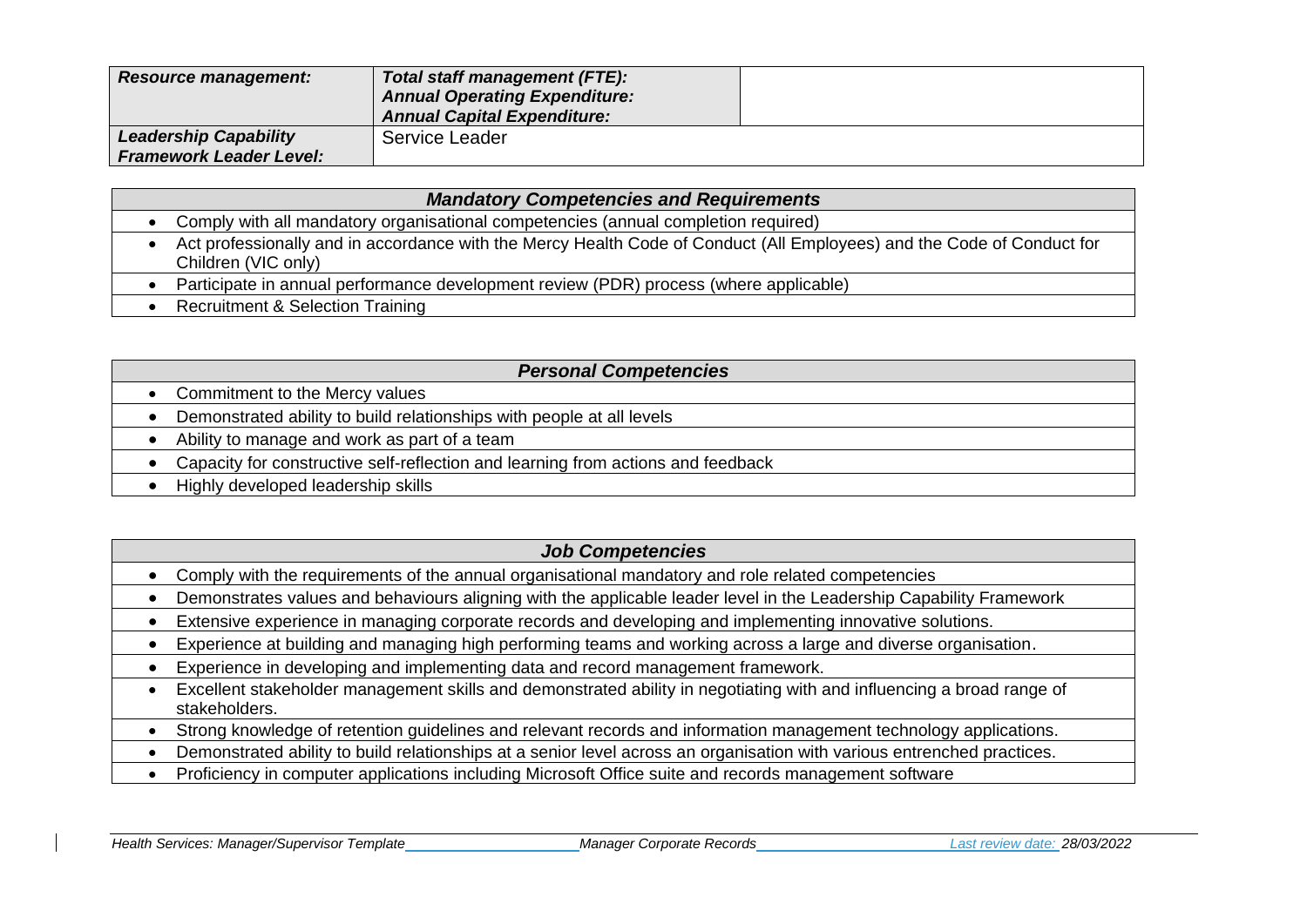## *Job Specific Requirements*

| <b>Key Result Areas</b>                                       | <b>Key Activities</b>                                                                                                                                                                                                                                                                                                                                               | <b>Standard Measures</b> |                                                                                                                                                                                                                                                                                                |
|---------------------------------------------------------------|---------------------------------------------------------------------------------------------------------------------------------------------------------------------------------------------------------------------------------------------------------------------------------------------------------------------------------------------------------------------|--------------------------|------------------------------------------------------------------------------------------------------------------------------------------------------------------------------------------------------------------------------------------------------------------------------------------------|
| <b>Record Management,</b><br><b>Governance and Compliance</b> | Lead in the development of corporate-wide<br>$\bullet$<br>policies and procedures for efficient, cost-<br>effective maintainence of records and<br>collaborate with managers and other<br>stakeholders in their implementation<br>throughout the organisation to ensure<br>accessibility, security and integrity of<br>records.                                     | $\bullet$                | Mercy Health mets standards and<br>accreditation requirements in relation to<br>record keeping and management.<br>Mercy Health complies with legislative<br>requirements in relation to record keeping<br>and management.                                                                      |
|                                                               | Ensure that record creation, maintenance,<br>$\bullet$<br>security, storage and disposal comply with<br>relevant state and commonwealth<br>legislation and standards<br>Ensure that record keeping processes<br>٠<br>across the organisation are compliant,<br>reliable, consistent and efficient so that<br>information is well managed and properly<br>maintained | $\bullet$<br>$\bullet$   | After being appropriately sentenced,<br>redundant records and data are disposed or<br>archived in a timely, documented and<br>consistent manner.<br>Policies and procedures are in place to<br>ensure that records of long-term value are<br>handled with care and appropriately<br>preserved. |
|                                                               | Ensure appropriate privacy and access<br>$\bullet$<br>controls are in place.<br>Identify and develop strategies to support<br>$\bullet$<br>business areas to implement digitisation<br>activity plans and move away from                                                                                                                                            |                          | Leads the development of corporate<br>records and corporate information<br>management strategies and solutions to<br>meet the needs of Mercy Health.                                                                                                                                           |
|                                                               | creating and storing paper documents.<br>Make recommendations to senior<br>$\bullet$<br>management of any system, process or<br>structural changes that are required to be<br>made to ensure ongoing compliance with                                                                                                                                                | $\bullet$                | Digisation Activity Plans are in place for<br>each area of the organisation<br>Processes are in place to actively monitor                                                                                                                                                                      |
|                                                               | policy, standards and legislation.<br>Partner with business lines and area<br>$\bullet$<br>managers to sentence corporate record<br>and data to facilitate systematic and<br>controlled destruction that aligns with<br>policy and retention lifecycle requirements.                                                                                                |                          | and report compliance with relevant<br>statutory, regulatory and governance<br>requirements                                                                                                                                                                                                    |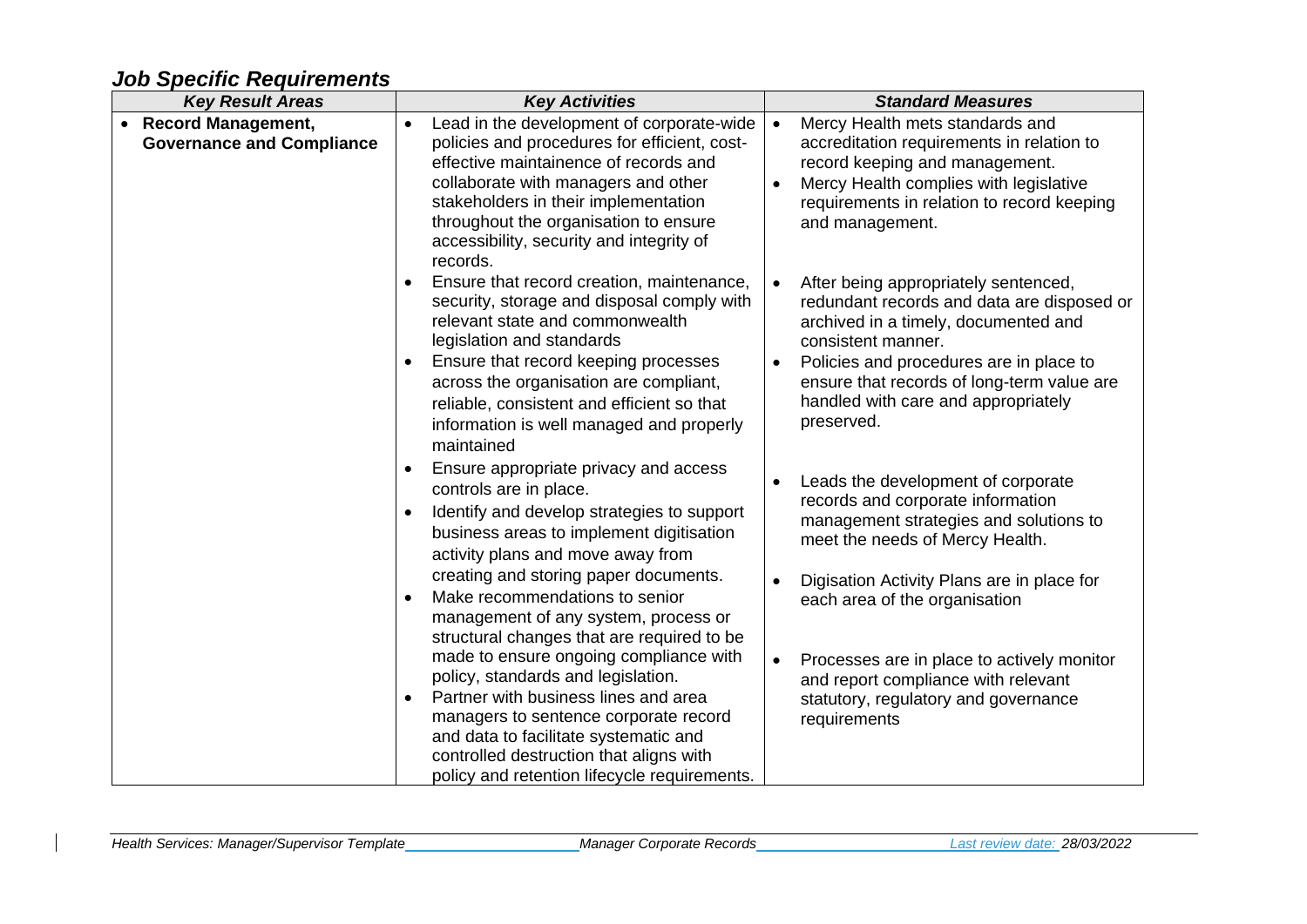| <b>Key Result Areas</b>                                             | <b>Key Activities</b>                                                                                                                                                                                                                                                  | <b>Standard Measures</b>                                                                                                                                                                                                                                                        |  |
|---------------------------------------------------------------------|------------------------------------------------------------------------------------------------------------------------------------------------------------------------------------------------------------------------------------------------------------------------|---------------------------------------------------------------------------------------------------------------------------------------------------------------------------------------------------------------------------------------------------------------------------------|--|
| • Strategy and Planning                                             | Develop and implement a record<br>$\bullet$<br>management and storage strategy for the<br>organisation<br>Develop and maintain in conjunction with<br>$\bullet$<br>senior management a corporate-wide                                                                  | Implements procedural and workflow<br>$\bullet$<br>changes to improve service quality and<br>operational efficiency                                                                                                                                                             |  |
|                                                                     | records retention register and destruction<br>schedule.<br>Develop a communication and training<br>$\bullet$                                                                                                                                                           | Contractual obligations by vendors and<br>service providers are actively monitored and<br>managed.                                                                                                                                                                              |  |
|                                                                     | program to maximise understanding and<br>proper use of record keeping systems and<br>procedures.                                                                                                                                                                       |                                                                                                                                                                                                                                                                                 |  |
|                                                                     | Conduct and facilitate process reviews to<br>find opportunities for efficiencies and cost<br>savings                                                                                                                                                                   |                                                                                                                                                                                                                                                                                 |  |
|                                                                     | Leverage a "whole of organisation"<br>approach to identify areas to reduce<br>duplication and waste in record storage<br>keeping processes, account and vendor<br>management                                                                                           |                                                                                                                                                                                                                                                                                 |  |
|                                                                     | Conduct benchmarking and service<br>$\bullet$<br>analysis across similar organisations to<br>find opportunities for improvement and<br>learning.                                                                                                                       |                                                                                                                                                                                                                                                                                 |  |
|                                                                     | Manage relationships and any contractual<br>obligations by relevant external vendors<br>and service providers                                                                                                                                                          |                                                                                                                                                                                                                                                                                 |  |
| <b>Engagement with Internal and</b><br><b>External Stakeholders</b> | Ensure professional working relationships<br>$\bullet$<br>and effective communication with all<br>internal and external stakeholders<br>Provider expert support to the organisation<br>in particular senior management in relation<br>to record management and storage | Effective lines of communication are<br>$\bullet$<br>maintained both internally and externally.<br>Staff are engaged and informed of service<br>needs and any planned changes<br>Works collaboratively with business lines<br>$\bullet$<br>and shared services to ensure cross- |  |
|                                                                     | Develop and maintain high levels of<br>professional credibility with senior<br>management and staff.                                                                                                                                                                   | functional coordination and communication<br>relating to the organisations records<br>management and information governance.<br>Influences and drives positive change<br>amongst diverse groups of stakeholders                                                                 |  |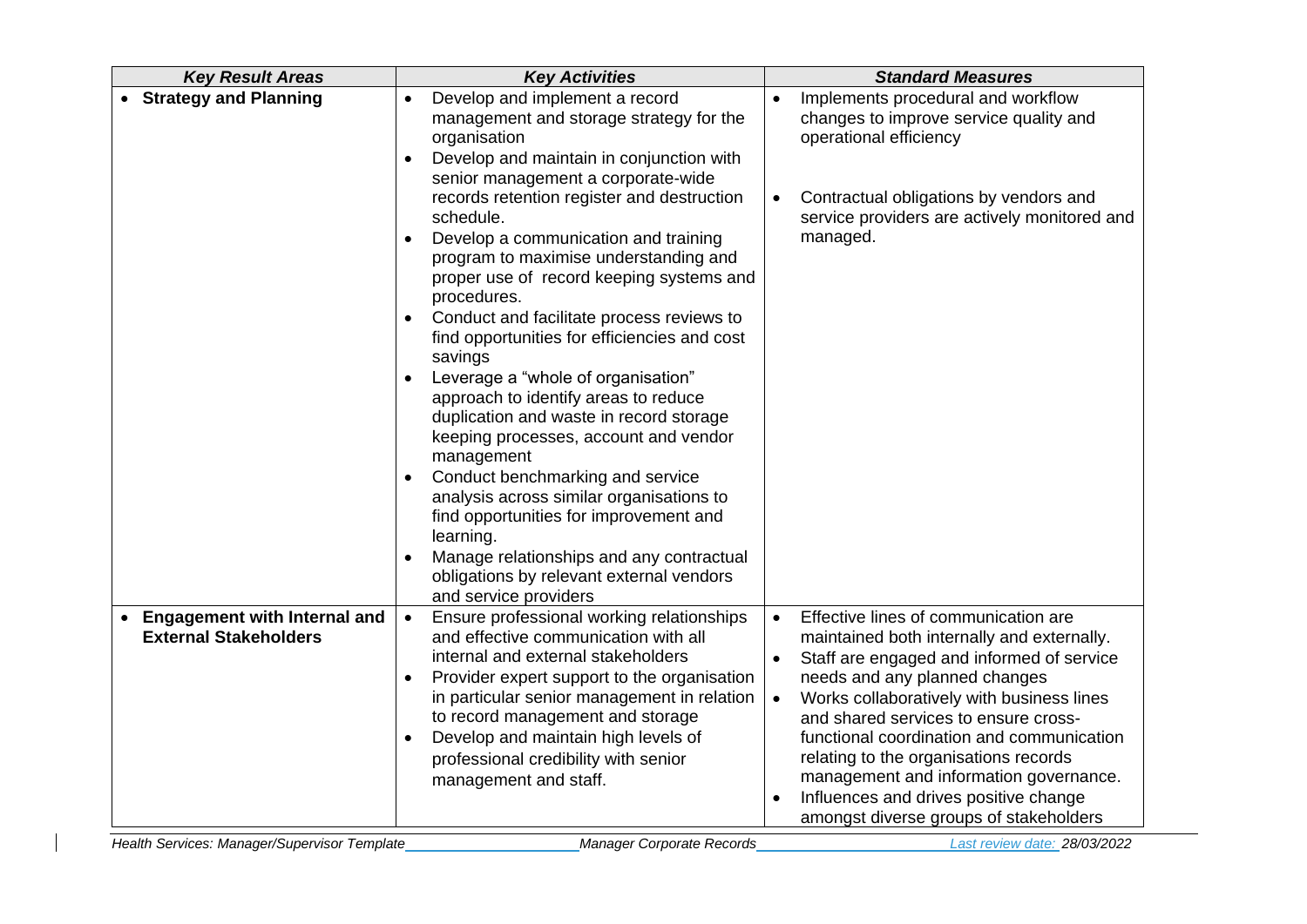| <b>Key Result Areas</b>                          | <b>Key Activities</b>                                                                                                                                                                                                                                                                                                                                                                                                                                                                                                                                                                                                                                                                     | <b>Standard Measures</b>                                                                                                                                                                                                                                                                                                                                                                                                                                       |
|--------------------------------------------------|-------------------------------------------------------------------------------------------------------------------------------------------------------------------------------------------------------------------------------------------------------------------------------------------------------------------------------------------------------------------------------------------------------------------------------------------------------------------------------------------------------------------------------------------------------------------------------------------------------------------------------------------------------------------------------------------|----------------------------------------------------------------------------------------------------------------------------------------------------------------------------------------------------------------------------------------------------------------------------------------------------------------------------------------------------------------------------------------------------------------------------------------------------------------|
|                                                  | Build relationships at a senior level across<br>$\bullet$<br>a diverse organisation with various<br>entrenched practices.<br>Effectively use communication channels to<br>$\bullet$<br>promote the successful adoption of                                                                                                                                                                                                                                                                                                                                                                                                                                                                 | Leads, chairs, attends and contributes to<br>$\bullet$<br>relevant meetings, working groups and<br>committees as required.                                                                                                                                                                                                                                                                                                                                     |
|                                                  | change within the organisation                                                                                                                                                                                                                                                                                                                                                                                                                                                                                                                                                                                                                                                            |                                                                                                                                                                                                                                                                                                                                                                                                                                                                |
| <b>Staff Leadership and</b><br><b>Management</b> | Supervise and manage project and<br>$\bullet$<br>contract staff as required.<br>Allocate tasks and duties to staff members<br>$\bullet$<br>while ensuring role variety and a fair<br>distribution of workload.<br>Oversee and participate in the recruitment<br>$\bullet$<br>of staff including maintaining position<br>descriptions, completing orientation,<br>training and performance reviews<br>Effective workforce planning and rostering,<br>$\bullet$<br>recruitment, induction, leave and<br>absenteeism management and succession<br>strategies.<br>Effectively resolve conflict and manage<br>$\bullet$<br>staff performance as per organisational<br>policies and procedures. | Staff are instructed in and understand their<br>$\bullet$<br>responsibilities for effective service delivery<br>Fosters staff collaboration to ensure the<br>$\bullet$<br>development and integration of record<br>management systems and processes that<br>support the work of all areas of Mercy<br>Health.<br>Provide leave coverage for other senior<br>$\bullet$<br>managers as required.<br>Attend and work at multiple sites as<br>$\bullet$<br>needed. |
| <b>Training and Education</b>                    | Support the production, implementation<br>$\bullet$<br>and management of staff education,<br>professional development and training<br>Attend and present at conferences,<br>$\bullet$<br>workshops, seminars and meetings as<br>required.                                                                                                                                                                                                                                                                                                                                                                                                                                                 | Ensures staff complete all mandatory<br>training<br>Ensures all staff are equipped with the<br>$\bullet$<br>necessary skills and knowledge to fulfil their<br>roles.<br>Develops and maintains own professional<br>knowledge and education.                                                                                                                                                                                                                    |

## *Mercy Health Requirements*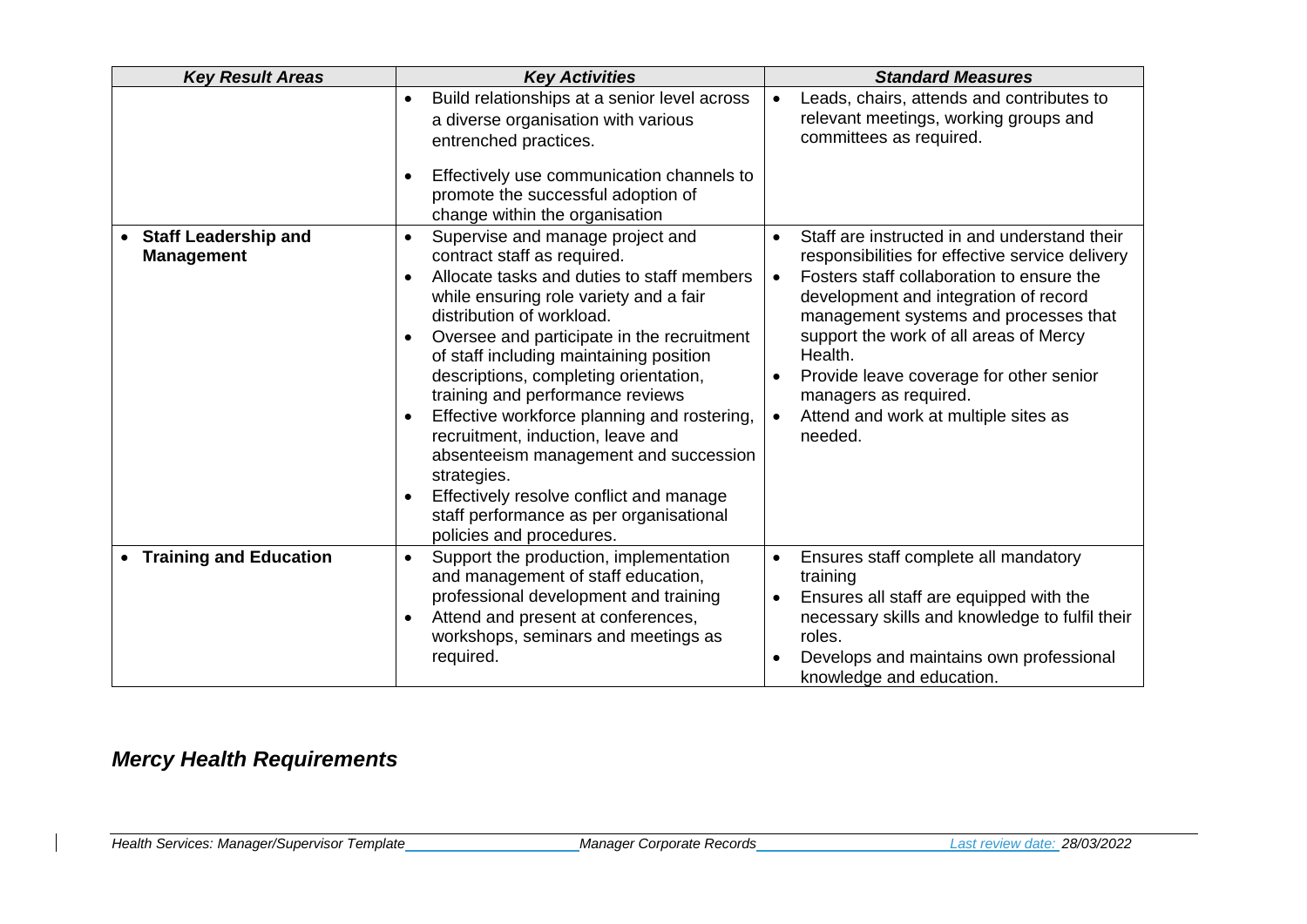| <b>Key Result Areas</b>                                                                                                                     | <b>Key Activities</b>                                                                                                                                                                                                                                                                                                                                                                                                                                                                                                                                                                                                                                                                                                                                      | <b>Standard Measures</b>                                                                                                                                                                                                                                                                                                                                                                                                                                                                                                                                                                                                                                                                                                                                                                |  |
|---------------------------------------------------------------------------------------------------------------------------------------------|------------------------------------------------------------------------------------------------------------------------------------------------------------------------------------------------------------------------------------------------------------------------------------------------------------------------------------------------------------------------------------------------------------------------------------------------------------------------------------------------------------------------------------------------------------------------------------------------------------------------------------------------------------------------------------------------------------------------------------------------------------|-----------------------------------------------------------------------------------------------------------------------------------------------------------------------------------------------------------------------------------------------------------------------------------------------------------------------------------------------------------------------------------------------------------------------------------------------------------------------------------------------------------------------------------------------------------------------------------------------------------------------------------------------------------------------------------------------------------------------------------------------------------------------------------------|--|
| <b>Demonstrates and upholds</b><br>the Values and Mission of<br><b>Mercy Health.</b>                                                        | Ensure the values of Mercy Health are<br>incorporated into daily work practices for<br>all staff.                                                                                                                                                                                                                                                                                                                                                                                                                                                                                                                                                                                                                                                          | Shows compassion and provides support to<br>$\bullet$<br>staff and customers.<br>Consistently shows respect and values<br>$\bullet$<br>each person's dignity.<br>Seeks opportunities to be innovative for<br>٠<br>improvement.<br>Communicates openly and honestly as an<br>effective member of the leadership team.<br>Participates in Formation Opportunities<br>$\bullet$<br>Establishes processes for staff to attend<br><b>Formation Opportunities</b>                                                                                                                                                                                                                                                                                                                             |  |
| Demonstrates leadership in<br>the area of safety, quality &<br>risk and contributes to<br>organisational quality and<br>safety initiatives. | Maintain a safe and mentally healthy<br>$\bullet$<br>environment for patients/self/colleagues<br>and members of the public<br>Maintain the safety of children and<br>$\bullet$<br>vulnerable people by acting in accordance<br>with all child and vulnerable people related<br>policies, procedures and regulations<br>Escalate concerns regarding safety,<br>$\bullet$<br>quality & risk if/where they are outside of<br>delegated authority<br>Implement and participate in evaluation<br>$\bullet$<br>and continuous improvement and clinical<br>indicator processes<br>Demonstrate and champion the principles<br>$\bullet$<br>of Person Centred Care:<br><b>Respect &amp; Dignity</b><br><b>Information Sharing</b><br>Participation<br>Collaboration | Risk assessments completed and controls<br>$\bullet$<br>implemented.<br>Incident/s reported as soon as practicable.<br>$\bullet$<br>Undertake incident investigations.<br>$\bullet$<br>Injured employees are managed within<br>$\bullet$<br>Guidelines.<br>Ensure all staff are aware of and have been<br>$\bullet$<br>appropriately orientated, including any<br>relevant local and/or organization<br>orientation training<br>Ensure staff maintain compliance with<br>$\bullet$<br>relevant mandatory training Accreditation<br>outcomes.<br>Evidence of satisfactory patient survey and<br>$\bullet$<br>experience result<br>Participate in implementation and delivery<br>$\bullet$<br>of annual quality plan and business plan.<br>Achieves positive engagement survey<br>results |  |